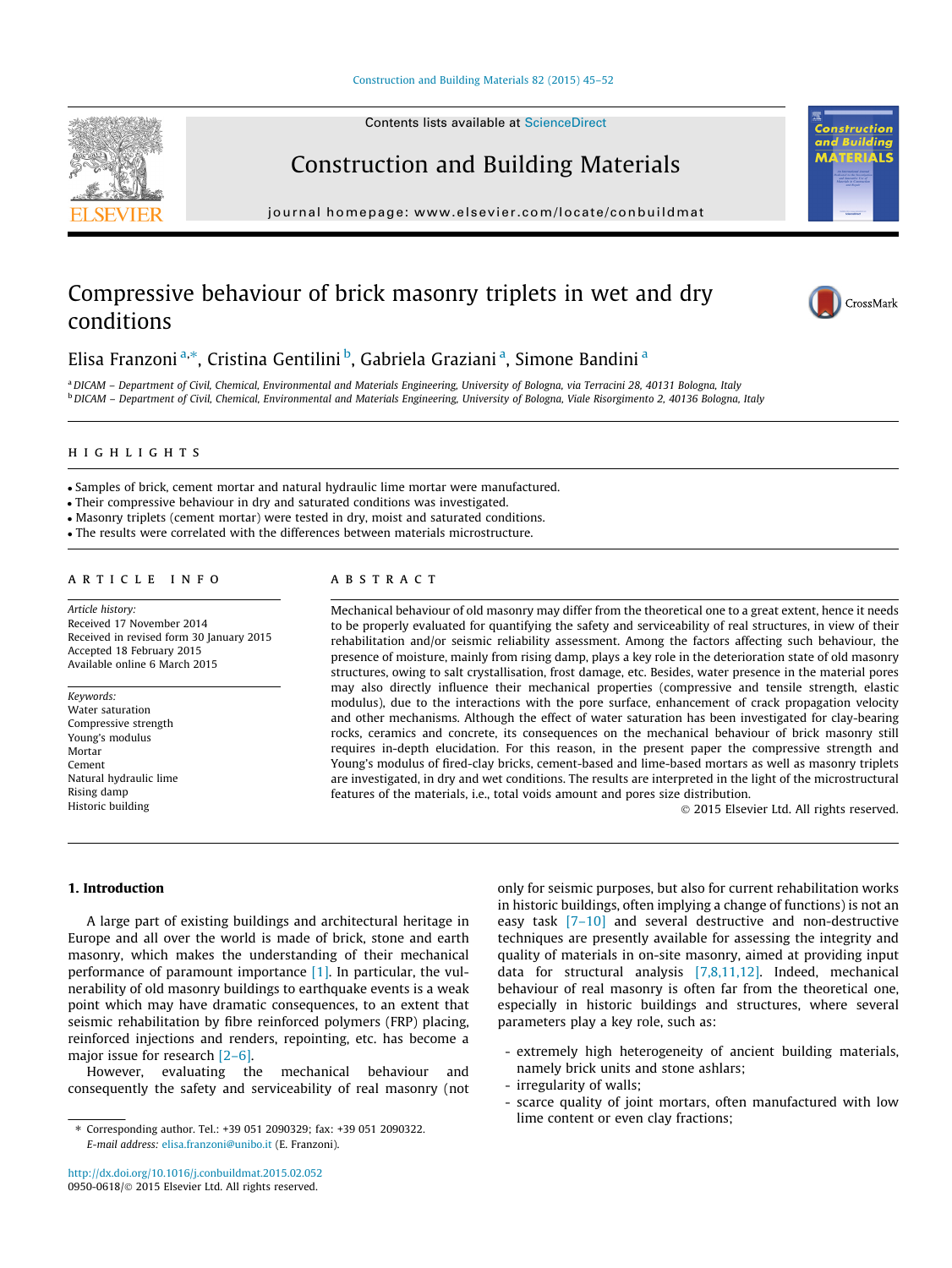- decay of joint mortars and/or masonry units, mainly due to salt and frost damages;
- presence of moisture in porous building materials.

Among these, moisture (mainly conveyed into masonry by rising damp) is extremely frequent and several techniques are used on-site to measure its amount [\[13\]](#page--1-0).

The contribution of moisture presence to the collapse of masonry buildings built with ferruginous stone ashlars has been highlighted in a recent paper  $[14]$ , where the presence of water in the pores was found to lower both compressive strength and stiffness of the stone. In the case of ferruginous sandstone, the worse behaviour connected to saturated conditions with respect to dry ones was ascribed mainly to the presence of clay fractions, that swell due to water and hence decrease the internal friction of the stone. A static elastic modulus decrease in wet conditions was reported also in other literature papers for different kinds of clay bearing rocks and buildings stones (see, e.g., [\[15–20\]\)](#page--1-0) and several mechanisms were highlighted to play a role in decreasing the mechanical performance of saturated clay bearing stones, such as fracture energy reduction, capillary tension decrease, pore pressure increase, frictional reduction and chemical and corrosive deterioration [\[21\].](#page--1-0) In some cases, decreases in compressive strength and Young's modulus up to about 90% were registered for saturated clay-bearing rocks in comparison with oven dried ones [\[21\].](#page--1-0)

A significant deterioration of the mechanical properties due to moisture presence was found also for other materials, not containing clay fractions. In the case of soda–lime–silica glass, moisture was found to increase crack growth velocity due to chemical reaction between water and the Si–O bonds in the glass [\[22\]](#page--1-0) and, also in the case of porous ceramics (chalk and alumina), the effect of Hbonding of water in pores surfaces was highlighted [\[23\]](#page--1-0). For mar-ble [\[24\]](#page--1-0) and travertine [\[25\],](#page--1-0) a significantly lower compressive strength in saturated conditions was registered with respect to dry state. In gypsum [\[26\]](#page--1-0) and set plasters [\[27\]](#page--1-0), a strong susceptibility to moisture was observed due to sliding mechanisms between gypsum crystals, amplified by water absorption [\[27\],](#page--1-0) i.e., by the presence of 'free water' in the pores (distinguished by bound water) [\[23\]](#page--1-0).

In most cases, the mechanical behaviour of moist materials strongly depends also on the strain rate [\[24,27\]](#page--1-0) and confining pressure [\[28\]](#page--1-0), decreasing for lower strain rate [\[24\]](#page--1-0) and weaker confine-ment [\[28\]](#page--1-0). The combined effect of moisture and strain rate was specifically investigated also for concrete [\[29–30\]](#page--1-0) and a marked reduction in compressive and flexural strength for increasing water contents was found, especially at lower displacement rates (static conditions)  $[29-30]$ , while saturation seems to cause much higher strength at high strain rates and for impact loads [\[31\]](#page--1-0). The strain rate sensitivity of concrete strength to water was explained through different concepts, such as the 'viscous cohesive stress' of free water in the pores (e.g.,  $[30]$ ) or the wave propagation concept [\[31\]](#page--1-0). An increase in both static and dynamic elastic modulus in wet concrete was found as well [\[30\].](#page--1-0)

Despite the high number of literature papers devoted to studying the mechanical behaviour of several porous media when water saturated, the performance of brick masonry structures in presence of rising damp, i.e., almost soaked at the base, is much less investigated and the mechanisms governing the mechanical behaviour of moist masonry are still to be completely elucidated as far as static and dynamic mechanical behaviour is concerned. While European standard EN 772-1:2011 (Methods of test for masonry units – Part 1: Determination of compressive strength) simply suggests that compressive strength of masonry units in saturated condition should be considered 20% less than oven dried units, not unequivocal results can be found in the literature.

Some authors registered a decrease in the quasi-static compressive strength of saturated brick masonry models (built with commercial solid bricks), which they attributed to the mortar, while the compressive strength of the investigated brick units alone resulted basically the same in saturated and dry conditions [\[32\]](#page--1-0) (the relevant high-cycle fatigue strength tests gave more controversial results [\[32\]](#page--1-0)). Conversely, in the case of ancient handmade bricks extracted from a XVI Cent. building in Venice, a drastic reduction in compressive strength was found after watersaturation with respect to dry condition, although a large results dispersion was encountered [\[33\]](#page--1-0).

Another study on cores extracted from bricks of different types of historic masonry  $[34]$  highlighted a drop in compressive strength due to moisture, but also suggested a possible role played by pore size into such behaviour, as this effect seems more prominent in bricks with pores below  $1 \mu m$ . In the case of masonry pillars,  $a -40\%$  drop was registered in compressive strength in saturated condition and also a drop in stiffness, although no details were provided on the characteristics of the bricks and mortars used and the pillars size [\[34\]](#page--1-0).

As for the shear behaviour of masonry in wet and dry conditions, to the authors' knowledge, studies are even less numerous [\[8,35–36\]](#page--1-0) and suggest that saturation causes a deterioration in strength (up to one half) and stiffness.

The aim of the present paper is providing a contribution towards a better knowledge of the mechanical behaviour of brick masonry in presence of water. Specimens of single materials (brick, cement-based mortar and natural hydraulic lime mortar) and masonry triplets (with cement-based mortar) were tested in wet and dry conditions, interpreting the compressive strength and Young's modulus data in the light of the different microstructural characteristics of the materials considered. As a matter of fact, masonry is a complex system where several parameters contribute to the behaviour of the whole (nature of the components, geometry and size of the components, interface, etc.): highlighting the behaviour of materials separately and jointly may help to better understand not only the role played by water on the mechanical behaviour of brickworks, but also the mechanisms governing such behaviour. Of course, as real masonry walls are extremely heterogeneous and variable, depending on their age and geographical location, the data provided in the paper are not meant to address all the possible sides of the investigated subject.

#### 2. Materials and methods

#### 2.1. Materials and specimens

Commercial solid fired-clay bricks having size  $55 \times 120 \times 250$  mm<sup>3</sup> were used for the tests. From each brick, two prismatic samples  $50 \times 50 \times 160$  mm<sup>3</sup> were cut, for performing compressive strength test and measuring the Young's modulus, [Fig. 1](#page--1-0).

For the manufacturing of the mortars, two kinds of binder were selected: Portland limestone cement, CEM (CEM II B-LL 32.5 R, according to EN 197-1 [\[37\]](#page--1-0)), and natural hydraulic lime, NHL (NHL 3.5, according to EN 459-1 [\[38\]\)](#page--1-0). Quartz sand with maximum grain size 2 mm was used as aggregate. Mortars were prepared in a Hobart mixer with a 3:1:1 aggregate:binder:water ratio by bulk volume, according to the mixing procedure in EN 196-1 [\[39\]](#page--1-0). This volume ratio reflects the proportions currently used for bedding mortars in buildings and corresponds to the following aggregate:binder:water weight ratios: 3.79:1:0.82 for CEM mortar and 3.79:1:0.88 for NHL mortar. Six  $40 \times 40 \times 160$  mm<sup>3</sup> prismatic samples were cast for each kind of mortar and they were used for the tests in dry and wet conditions. CEM mortar samples were left to cure for 2 months at  $T = 20 \pm 2$  °C and  $RH \geqslant 90$ %, while NHL mortar samples were left to cure over one month at  $T = 20 \pm 2$  °C and RH  $\geqslant$  90% and following two months in laboratory conditions at  $T = 20 \pm 2$  °C, RH = 50  $\pm$  5%. Three months were considered necessary for the curing of this latter mortar in order to allow for its hardening, especially considering the long time required for carbonation (and also for achieving complete hydration reactions, although a major part of these is expected to have taken place in the first month at high relative humidity).